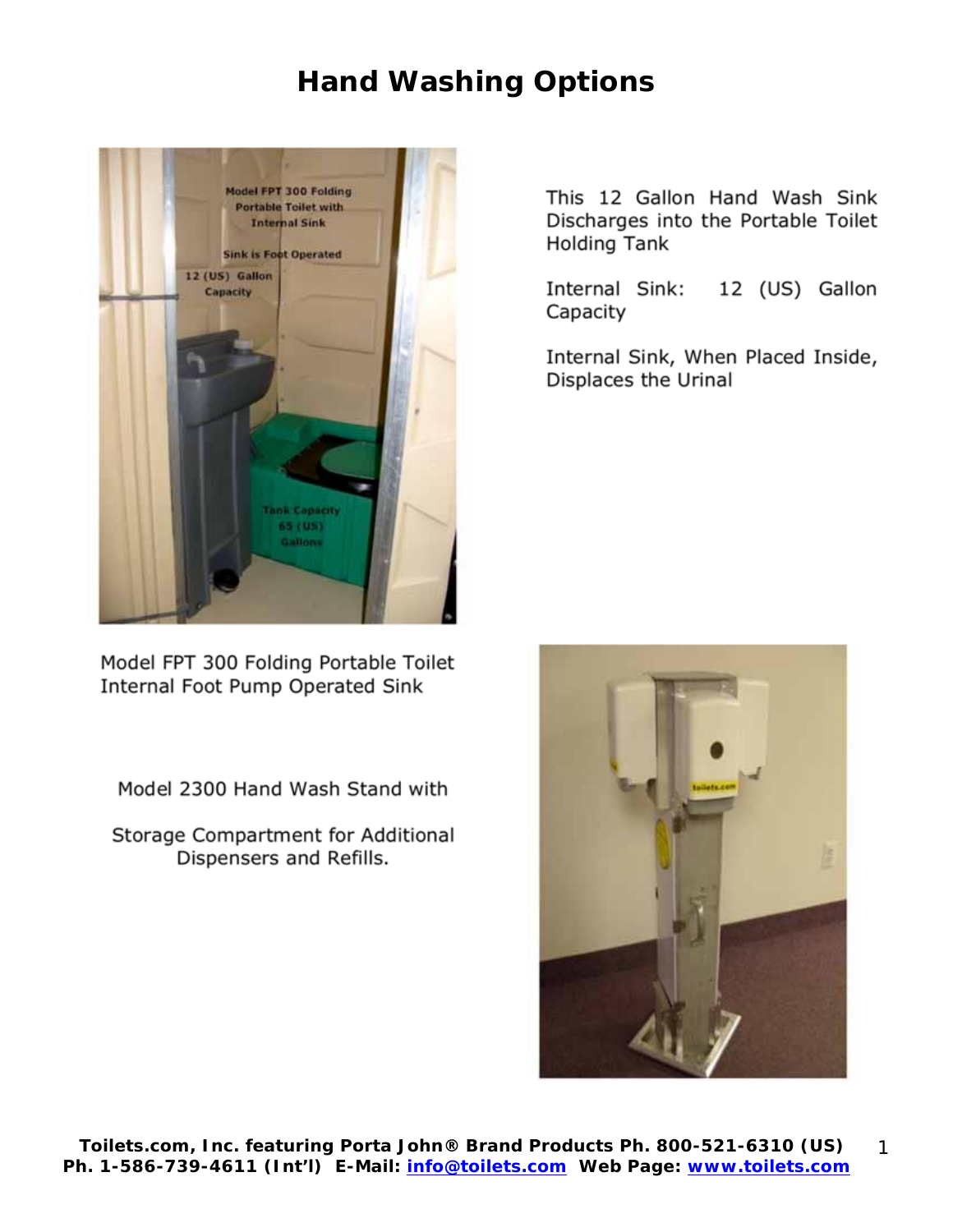### **Model HSS 2300**

Stores four hand sanitizer dispensers with cartridges inside the stand for shipment or storage. **87% by Weight of this Product is Manufactured from Recycled Plastic and Aluminum**

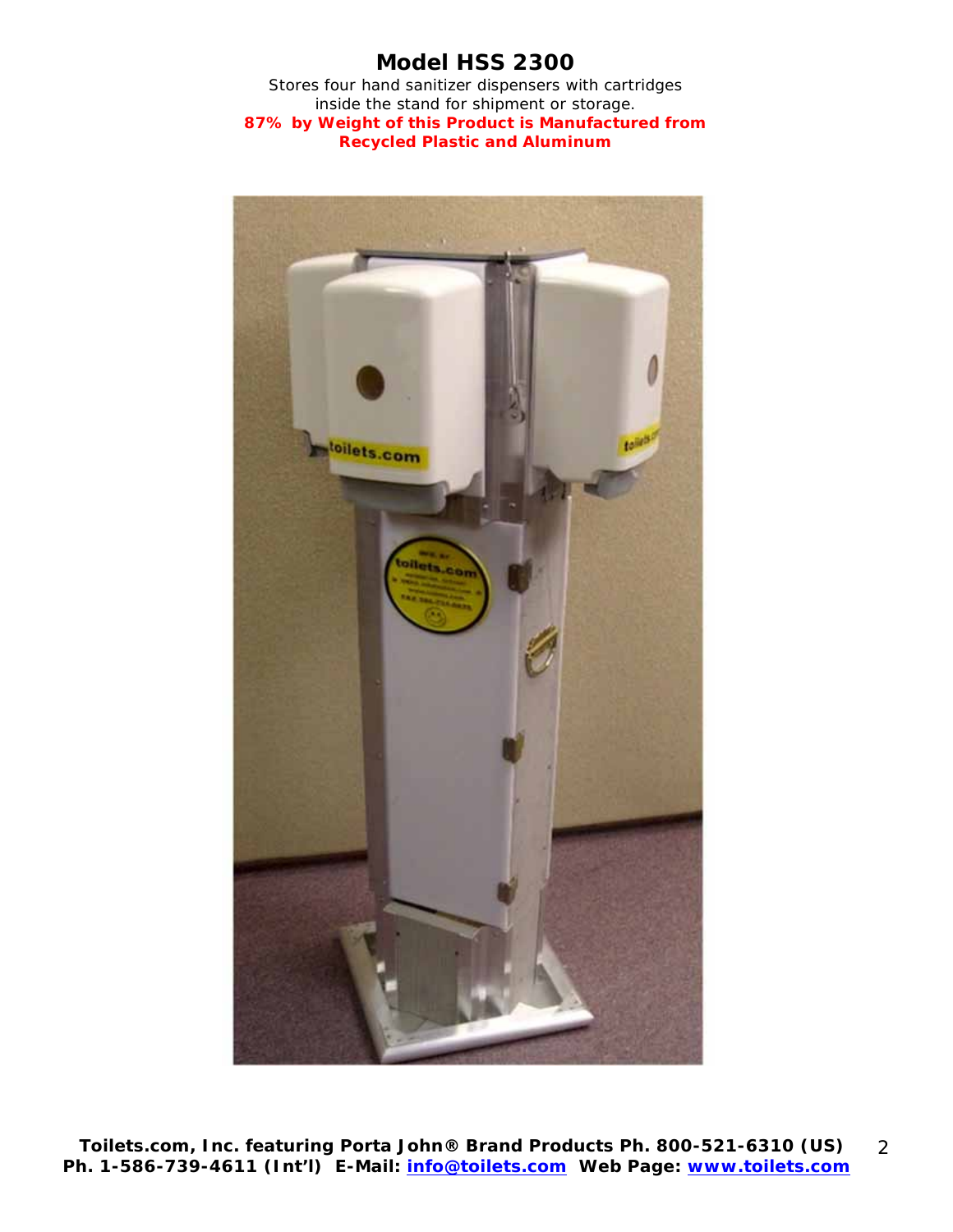

Removable Lid



Dispenser Storage Cabinet







 $\Theta$ 

е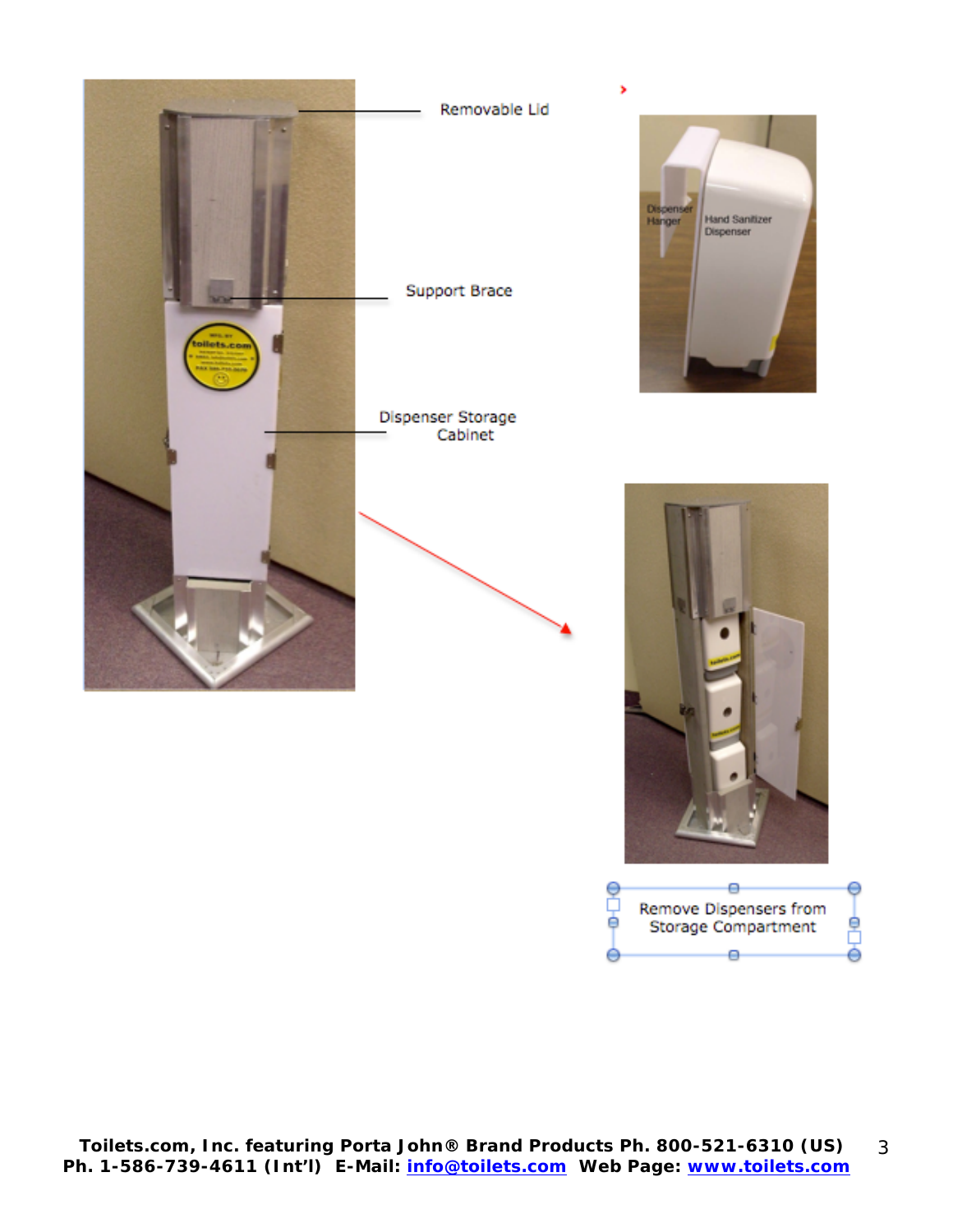# **Porta John® Industries, Inc.**

**Toll-Free Phone: 800-521-6310 Fax: 586-731-0670**  International Phone: 586-739-4611 **Web Page: www.toilets.com E-Mail: info@toilets.com**

#### **Note: Pre-Drilled Hole for Fresh Water Fill Marker**



### **Model FPHW 4545**

Sink Manufactured from 100% High Density Polyethylene Stainless Steel Latches Heavy Duty Foot Pumps Ships Fully Assembled

**Toilets.com, Inc.** *featuring* **Porta John® Brand Products Ph. 800-521-6310 (US) Ph. 1-586-739-4611 (Int'l) E-Mail: info@toilets.com Web Page: www.toilets.com** 4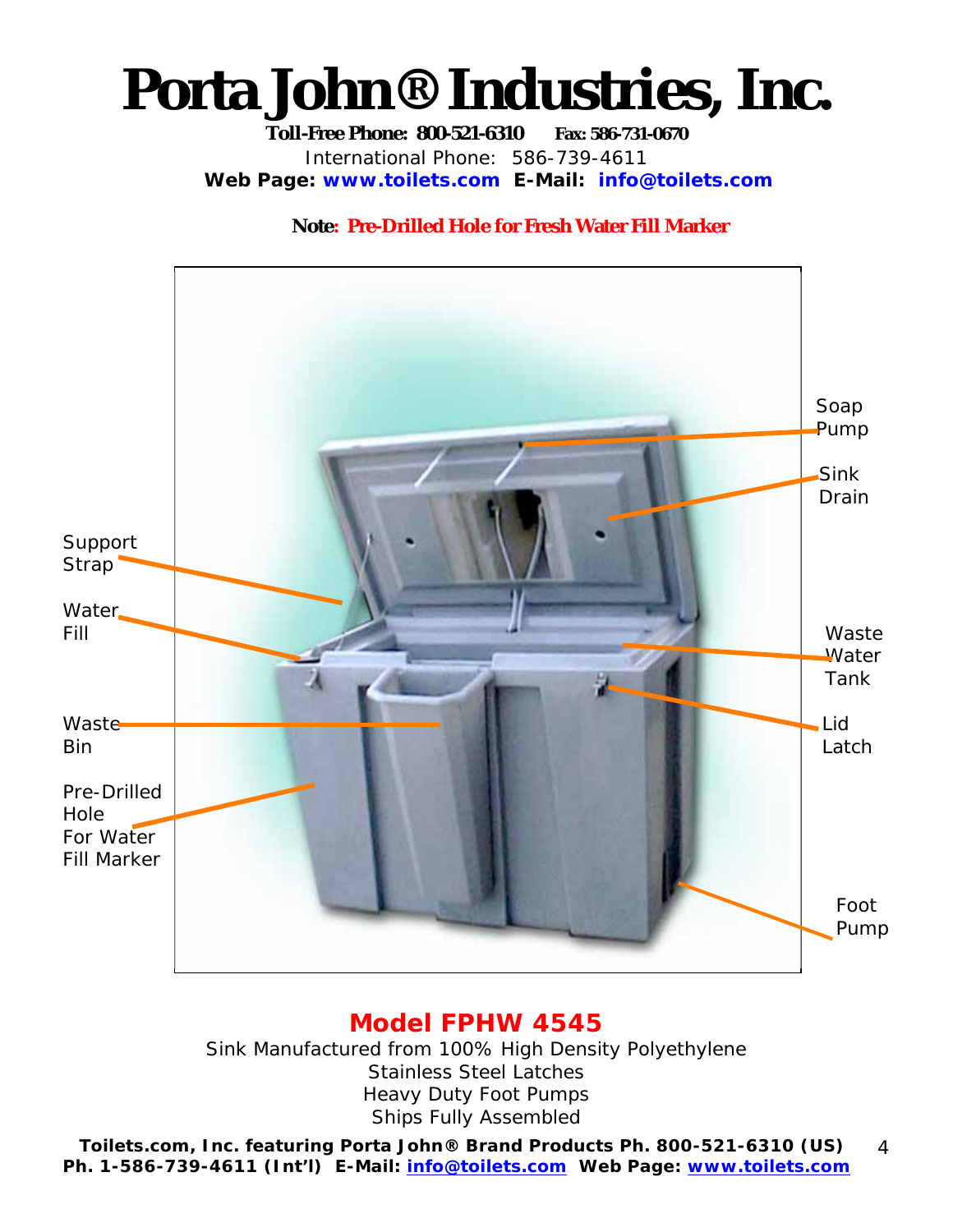

**Model FPHW 4545** Made From High Density Polyethylene

 Water Faucet Activated With Foot Pump **Note: Pre-Drilled Hole for Fresh Water Fill Marker**





**Toilets.com, Inc.** *featuring* **Porta John® Brand Products Ph. 800-521-6310 (US) Ph. 1-586-739-4611 (Int'l) E-Mail: info@toilets.com Web Page: www.toilets.com** 5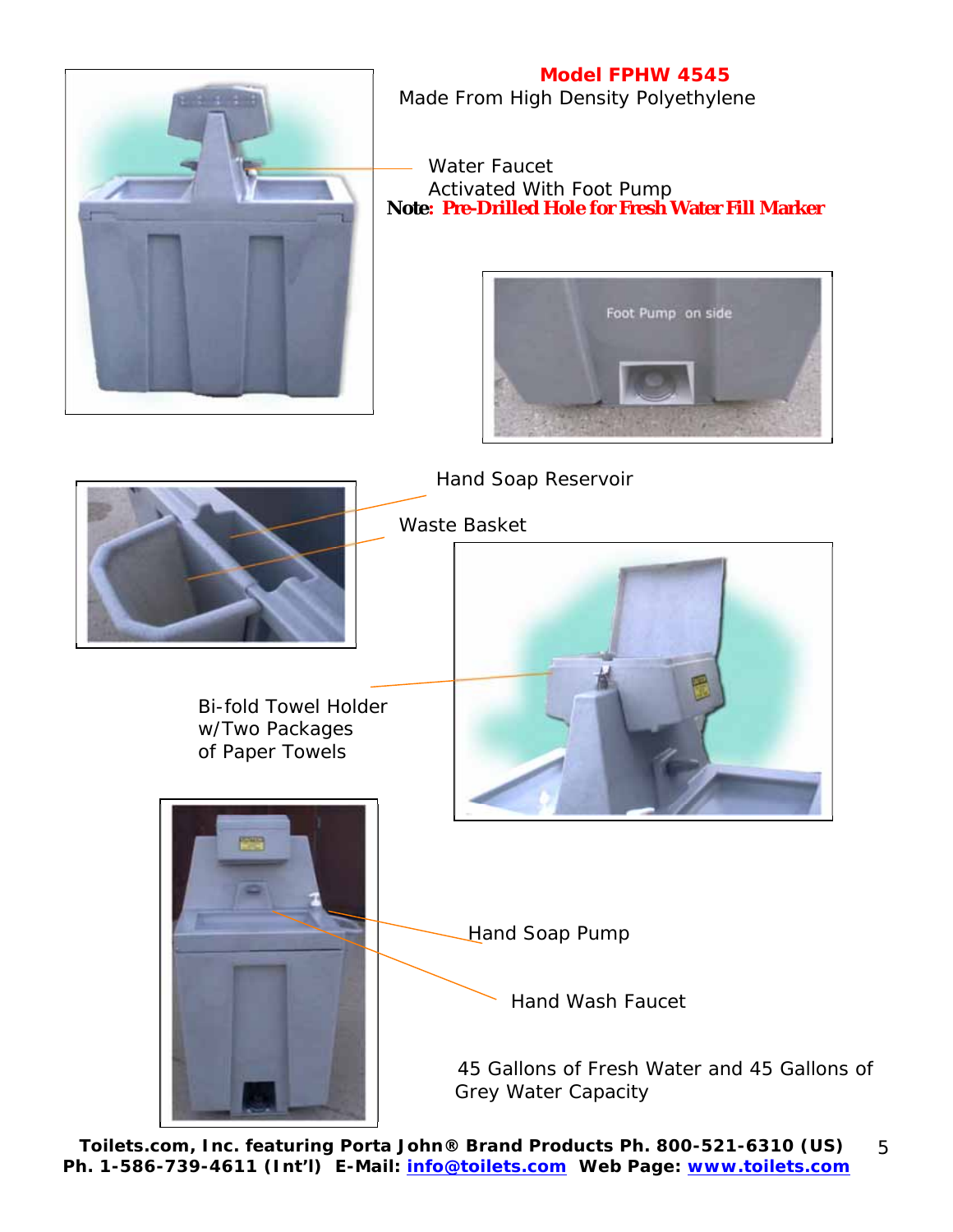# **Porta John®**

**Toll-Free Phone: 800-521-6310 Fax: 586-731-0670**  International Phone: 586-739-4611 **Web Page: www.toilets.com E-Mail: info@toilets.com**



#### **Model FPHW 4545**

**The dimensions of the dual sink unit are:** 

48" x 24" x 48" (30 inch sink Level)

Weight is 104 pounds

Fresh Water Capacity: 45 Gallons (US)

Waste Water Reservoir: 45 Gallons (US)

**Note: Pre-Drilled Hole For Water Fill Marker** 

**Our two-person hand wash stations have a 90 gallon capacity, contain dual sinks, towel holders and soap dispensers and are equipped with a waste basket.** 

These sinks can be placed side to side for an unlimited number of dual hand wash stations.



**Model FPHW 4545**